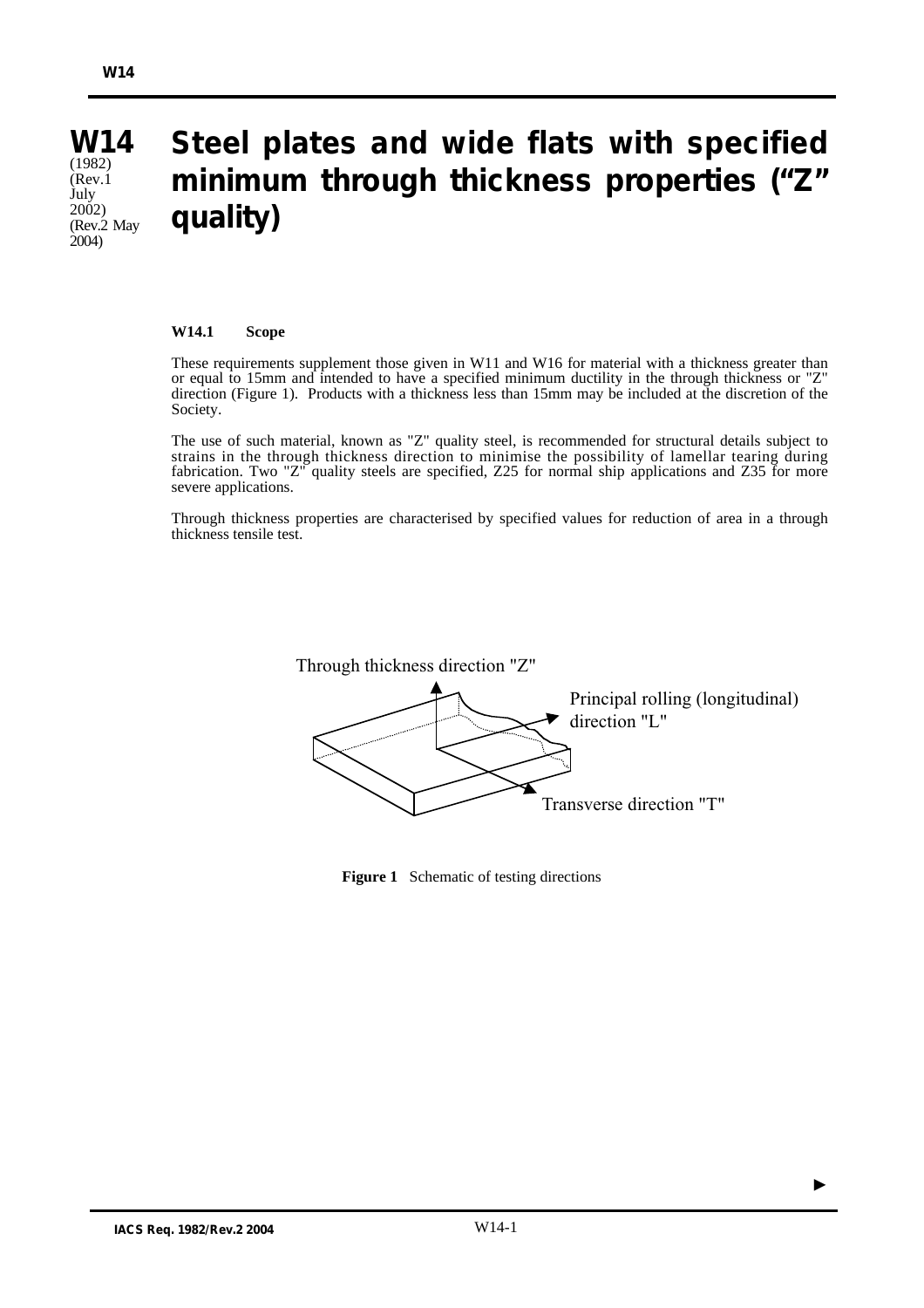# **W14** (cont'd)

# **W14.2 Manufacture**

All the materials are to be manufactured at works approved by the Society for "Z" quality steels.

The approval should follow the procedure given in UR W11 Appendix A but take into account the improved steelmaking techniques of calcium treatment, vacuum degassing and argon stirring as well as the control of centre-line segregation during continuous casting.

# **W14.2** *bis* **Chemical composition**

In addition to the requirements of the appropriate steel specification W11 or W16, the maximum sulphur content is to be 0.008% determined by the ladle analysis.

# **W14.3 Test procedure**

In addition to the requirements of the appropriate steel specification W11 or W16, preparation of specimens and testing procedures are to be as follows:

### W14.3.1 Test sampling

For plates and wide flats, one test sample is to be taken close to the longitudinal centreline of one end of each rolled piece representing the batch. See Table 1 and Figure 2.

| Product                                       | $S > 0.005\%$                                                                | $S \le 0.005\%$                                                              |
|-----------------------------------------------|------------------------------------------------------------------------------|------------------------------------------------------------------------------|
| <b>Plates</b>                                 | Each piece (parent plate)                                                    | Maximum 50t of products<br>of the same cast, thickness<br>and heat treatment |
| Wide flats of normal<br>thickness $\leq$ 25mm | Maximum 10t of<br>products of the same cast,<br>thickness and heat treatment | Maximum 50t of products<br>of the same cast, thickness<br>and heat treatment |
| Wide flats of nominal<br>thickness $>25$ mm   | Maximum 20t of<br>products of the same cast,<br>thickness and heat treatment | Maximum 50t of products<br>of the same cast, thickness<br>and heat treatment |

**Table 1** Batch size dependent on product and sulphur content

#### W14.3.2 Number of tensile test specimens

The test sample must be large enough to accommodate the preparation of 6 specimens. 3 test specimens are to be prepared while the rest of the sample remains for possible retest.





 $\blacksquare$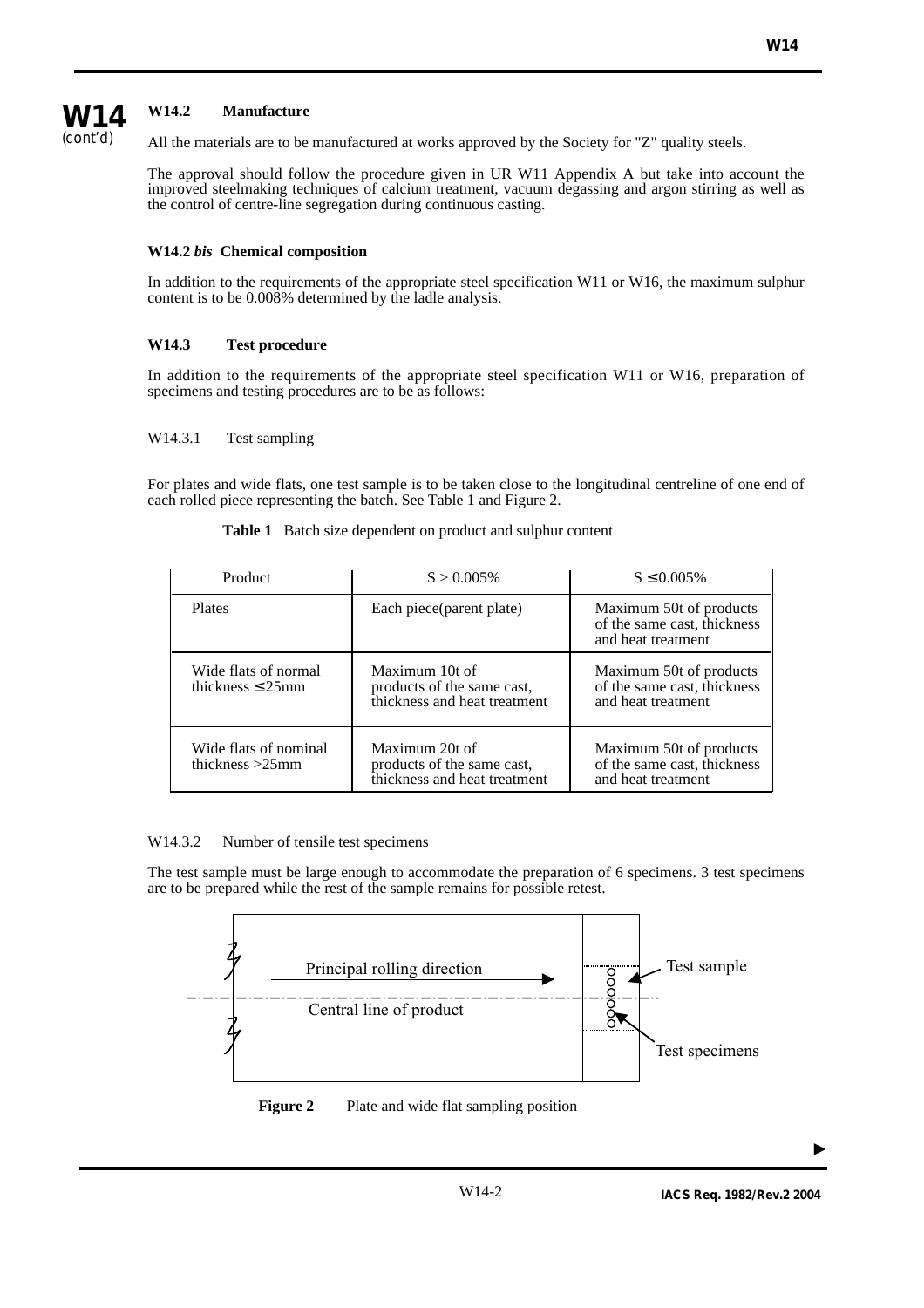**W14** (cont'd)

## W14.3.3 Tensile test specimen dimensions

Round test specimens including built-up type by welding are to be prepared in accordance with a recognised national standard.

W14.3.4 Tensile test results

The test is considered invalid and further replacement test is required if the fracture occurs in the weld or heat affected zone.

The minimum average value for the reduction of area of at least 3 tensile test specimens taken in the through thickness direction must be that shown for the appropriate grade given in Table 2. Only one individual value may be below the minimum average but not less than minimum individual value shown for the appropriate grade. See Figure 3.

A value less than the minimum individual value is a cause for rejection.

**Table 2** Reduction of area acceptance values

| Grade              | 725 | Z35 |
|--------------------|-----|-----|
| Minimum average    | 25% | 35% |
| Minimum individual | 15% | 25% |

### **W14.4 Retest procedure**

Figure 3 shows the three cases where a retest situation is permitted. In these instances three more tensile tests are to be taken from the remaining test sample. The average of all 6 tensile tests is to be greater than the required minimum average with no greater than two results below the minimum average.

In the case of failure after retest, either the batch represented by the piece is rejected or each piece within the batch is required to be tested.